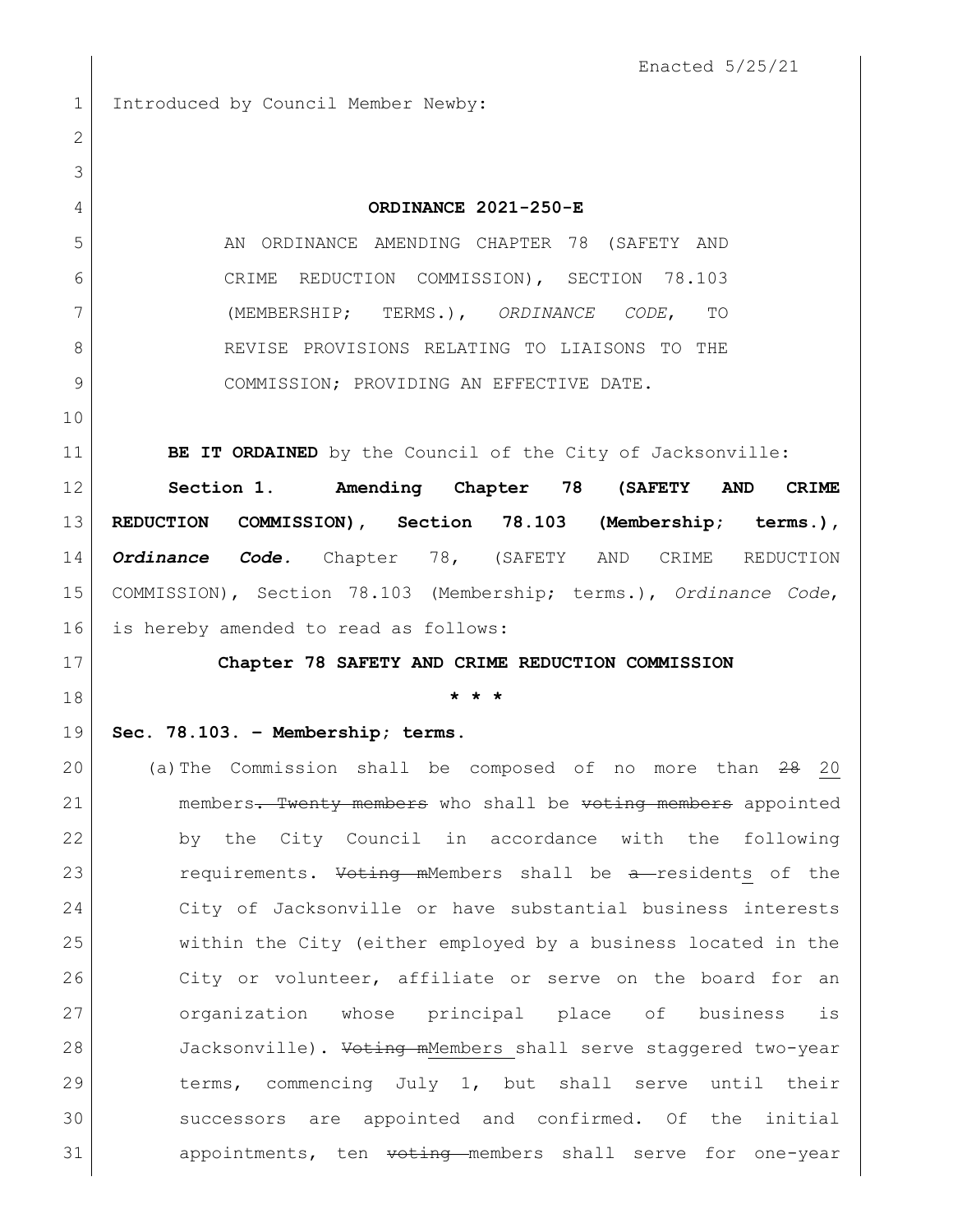1 terms, and ten voting members shall serve for two-year terms; 2 but appointments to fill vacancies for partial terms (less 3 than 50 percent of a full term) and initial appointments 4 under the preceding sentence for less than two years shall 5 not be deemed to be full terms. No voting member shall serve 6 more than two full consecutive terms. Voting mMembers 7 appointed pursuant to this paragraph (a) shall serve at the 8 pleasure of the Council and may be removed at any time by the 9 Council.

- 10 (b)Additionally, two one City Council Members shall be appointed 11 each year by the Council President as a liaison to the 12 commission<del>s, and shall also be non-voting members</del>. The term 13 for the City Council member-liaison shall be a one-year term, 14 but the Council President may appoint a City Council member 15 for an additional consecutive one-year term.
- 16 (c)The following representatives  $S<sub>i</sub>$ x additional members shall be 17 **non-voting liaison members and designated as follows**present 18 as liaisons at all Commission meetings:
- 19 (1) A representative from the Mayor's Office;
- 20 (2) A representative from the Jacksonville Sheriff's Office;
- 21 (3) A representative from the State Attorney's Office;
- 22 (4) A representative from the Public Defender's Office;
- 23 (5) A representative from the Kid's Hope Alliance; and
- 24 (6) A representative from the Duval County Public Schools.

 Liaisons shall be designated by their organization to serve either annually or for two-year increments. The Council President 27 may appoint additional members annually to serve as non-voting liaisons such as youth representatives, victim advocate representatives or other persons with subject matter expertise that can assist the Commission.

31 **\* \* \***